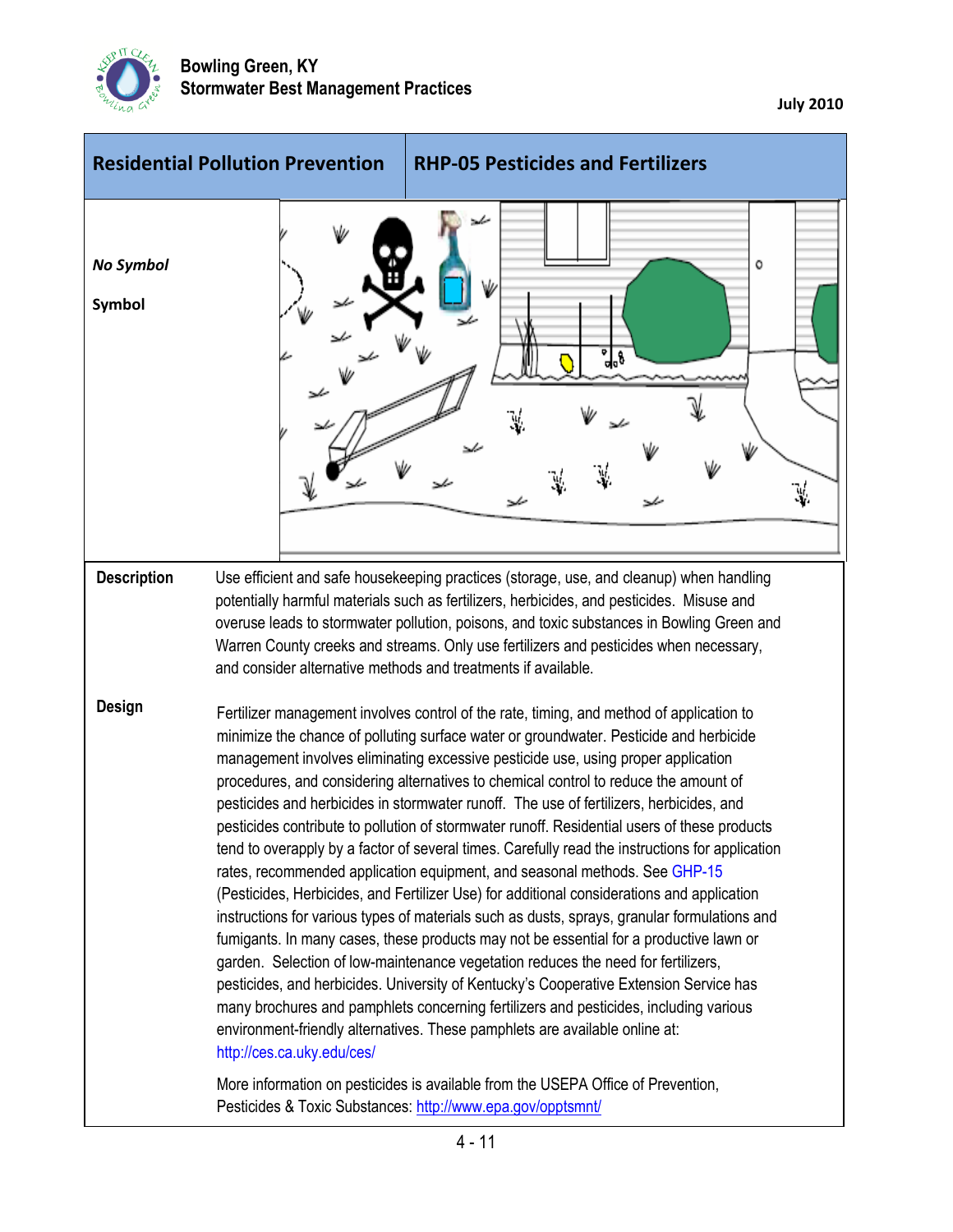

| Design<br>(cont'd) | <b>Fertilizers</b>                                                                                                                                                                                                                                                                                                                                                                                                                                                                                                                                                                                             |  |  |
|--------------------|----------------------------------------------------------------------------------------------------------------------------------------------------------------------------------------------------------------------------------------------------------------------------------------------------------------------------------------------------------------------------------------------------------------------------------------------------------------------------------------------------------------------------------------------------------------------------------------------------------------|--|--|
|                    | Do not apply fertilizer when immediate rainfall is expected. Apply fertilizer only when<br>➤<br>there is already adequate soil moisture and little likelihood of immediate heavy<br>rainfall. After applying fertilizer, lightly sprinkle the lawn or garden. A soil test is<br>recommended to determine the optimum lime and fertilizer application rates.                                                                                                                                                                                                                                                    |  |  |
|                    | <b>Pesticides and Herbicides</b>                                                                                                                                                                                                                                                                                                                                                                                                                                                                                                                                                                               |  |  |
|                    | Excessive application and misuse of pesticides and herbicides results in heavily<br>➤<br>polluted stormwater runoff. Avoid using pesticides and herbicides when immediate<br>rainfall is expected. Apply pesticides and herbicides in a narrow rather than wide<br>band; do not broadcast them over the entire lawn area. Spot-spray infested areas.<br>Never apply pesticides and herbicides near streams, creeks, ditches, storm drains or<br>on impervious surfaces.                                                                                                                                        |  |  |
|                    | Examine all alternatives to pesticides and herbicides that, in the long term, may be<br>$\blacktriangleright$<br>much less costly than the use of a particular chemical. Use the least toxic chemical<br>pesticide or herbicide that will accomplish the purpose. Pesticides and herbicides<br>that degrade rapidly are less likely to become stormwater runoff pollutants. Use<br>pesticides and herbicides with low water solubility. Granular formulations are<br>generally preferable to liquids because application losses are lower.                                                                     |  |  |
|                    | Pesticides and herbicides should be sprayed only when wind speeds are less than 7<br>➤<br>mph. Spray in the early morning or at dusk when wind speeds are usually lowest. Air<br>temperature should range between $40^{\circ} - 80^{\circ}$ F.                                                                                                                                                                                                                                                                                                                                                                 |  |  |
|                    | <b>Pesticide and Herbicide Types</b>                                                                                                                                                                                                                                                                                                                                                                                                                                                                                                                                                                           |  |  |
|                    | $\blacktriangleright$<br>Dusts: This type is highly susceptible to wind drift, not only when being applied but<br>also after reaching target. The application should be performed during the early<br>morning or late evening hours when there is little or no air movement. The distance<br>between the application equipment and the target should be minimized.                                                                                                                                                                                                                                             |  |  |
|                    | Sprays: This type may be in the form of solutions, emulsions, or suspensions.<br>➤<br>Droplet size is an important factor in determining susceptibility to wind drift. Large<br>droplets fall faster and are less likely to contaminate non-target areas. Sprays should<br>be applied during periods of low air movement. Ground sprays followed by soil<br>incorporation are not likely to be sources of water pollution unless excessive erosion<br>occurs.                                                                                                                                                  |  |  |
|                    | $\blacktriangleright$<br>Granular formulations: This type is applied to either the ground surface or below the<br>soil surface. Surface applications may or may not be followed by soil incorporation.<br>Pollution of surface waters from granular formulations is unlikely unless heavy runoff<br>or erosion occurs soon after treatment. However, groundwater pollution may result<br>from excessive leaching due to rainfall after application, depending on the pesticide<br>composition. Loss of granular formulations can be controlled for the most part with<br>adequate soil conservation practices. |  |  |
|                    | Fumigants: This type must be kept in place for specific lengths of time in order to be<br>$\blacktriangleright$<br>effective. Containment methods include soil compaction, water seal, and sealing of<br>the area with a plastic cover. Most fumigants act rapidly and degrade quickly.<br>Consequently, water pollution is usually not a problem.                                                                                                                                                                                                                                                             |  |  |